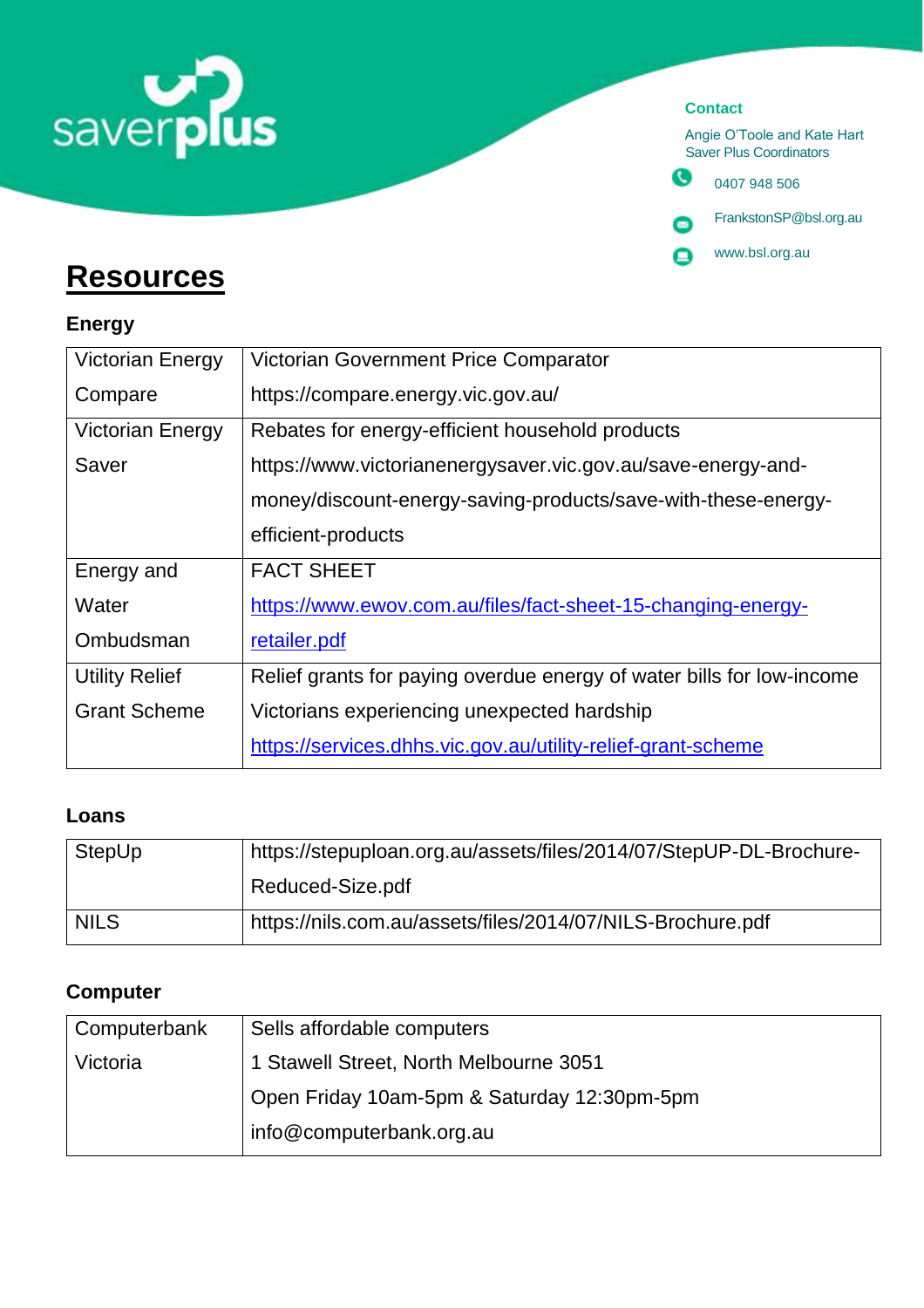| <b>Work Ventures</b> | Supplies refurbished computers with additional Microsoft Programs, |
|----------------------|--------------------------------------------------------------------|
| Connect IT           | offers tech support and commercial repairs                         |
|                      | https://workventures.com.au/                                       |

#### **Medical costs**

| Australian              | Eye care in Melbourne – Costs and Benefits                   |
|-------------------------|--------------------------------------------------------------|
| College of              | http://www.aco.org.au/eye-care-services/eye-care-in-         |
| Optometry               | melbourne/costs-and-benefits                                 |
| The Royal Dental        | Emergency and general dental available for eligible patients |
| Hospital                | https://www.dhsv.org.au/home                                 |
|                         | $(03)$ 9341 1000                                             |
| <b>13-SICK National</b> | After Hours Bulk Billing Medical Service                     |
| Home Doctor             | https://homedoctor.com.au/                                   |
|                         | 137425                                                       |

# **Emergencies**

| <b>Financial Crisis</b> | https://services.dhhs.vic.gov.au/financial-crisis-support |
|-------------------------|-----------------------------------------------------------|
| Support                 |                                                           |

### **Insurance**

| Insure It                | Information for insurance products: http://www.insureit.vic.gov.au/ |
|--------------------------|---------------------------------------------------------------------|
|                          | Order "Insure it, it's worth it":                                   |
|                          | http://goodshepherdmicrofinance.org.au/researchreports/insurance-   |
|                          | toolkit/                                                            |
| <b>Essentials by AAI</b> | Affordable insurance by Good Shepard Microfinance:                  |
|                          | https://www.essentialsbyaai.com.au/                                 |

# **Children**

| Camps, Sports | https://www.education.vic.gov.au/about/programs/Pages/csef.aspx |
|---------------|-----------------------------------------------------------------|
| and Excursion |                                                                 |
| Fund          |                                                                 |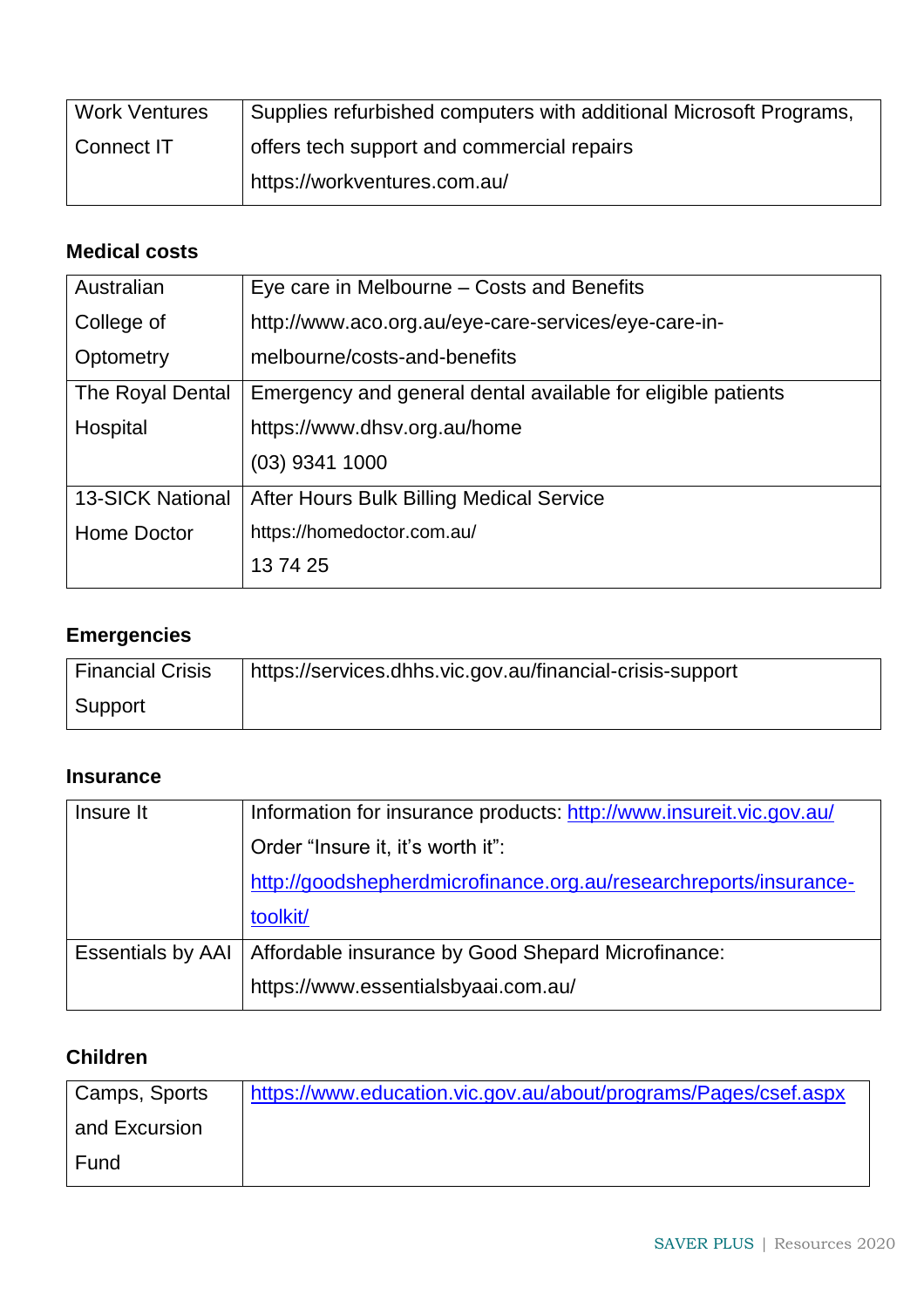| Childcare | https://www.humanservices.gov.au/individuals/subjects/assistance- |
|-----------|-------------------------------------------------------------------|
|           | child-care-fees                                                   |

#### **Private Rental**

| Bond assistance                     | https://www.housing.vic.gov.au/rentassist-bond-loan                                                                                                                                                                                                                                                                                                                                                                                                                                                                                                                                                                                                                                                                                                                                                                                                                                                                                                                                                                            |
|-------------------------------------|--------------------------------------------------------------------------------------------------------------------------------------------------------------------------------------------------------------------------------------------------------------------------------------------------------------------------------------------------------------------------------------------------------------------------------------------------------------------------------------------------------------------------------------------------------------------------------------------------------------------------------------------------------------------------------------------------------------------------------------------------------------------------------------------------------------------------------------------------------------------------------------------------------------------------------------------------------------------------------------------------------------------------------|
| Rental changes<br>& rights Victoria | New Victorian laws temporarily change how the Residential Tenancies Act<br>1997 operates in response to the COVID-19 pandemic. These laws<br>will apply for 6 months from 29 March 2020. The changes introduced by<br>the new laws include:                                                                                                                                                                                                                                                                                                                                                                                                                                                                                                                                                                                                                                                                                                                                                                                    |
|                                     | Changes to evictions, including a ban on notices to vacate – tenants<br>1.<br>cannot be evicted between 29 March and 26 September 2020 for rent<br>arrears caused by the impacts of COVID-19. Eviction<br>2. A ban on rent increases - the landlord is not allowed to increase the<br>rent for six months from 29 March 2020. Rent increases<br>3. Changes to when tenants can move out - A landlord cannot claim<br>compensation or ask you to pay lease break fees if you terminate your<br>lease early by giving a Notice of Intention to Vacate in COVID-related<br>cases Moving out<br>4. Changes to tenants' obligations, if related to COVID-19<br>5. Restrictions on tenant database listing, if related to COVID-19<br>New protections for victim-survivors of family violence -<br>6.<br>see Protection from violence<br><b>Restraining orders</b><br>7. A new dispute resolution process for tenants and landlords.<br>https://www.tenantsvic.org.au/advice/coronavirus-covid-19/#rent-<br><b>increase</b> (edited) |

### **Clothes and Shoes**

| Op shops               | https://opshop.org/list/VIC/MELBOURNE |
|------------------------|---------------------------------------|
| <b>Fitted for work</b> | https://fittedforwork.org/            |

### **General**

| <b>ASIC Money</b> | Order publications: https://portal.nationalmailing.com.au/ASIC      |
|-------------------|---------------------------------------------------------------------|
| Smart             | <b>Money Smart Publications:</b>                                    |
|                   | https://www.moneysmart.gov.au/tools-and-resources/publications      |
| Victorian         | https://services.dhhs.vic.gov.au/concessions-eligibility-calculator |
| Concessions       |                                                                     |